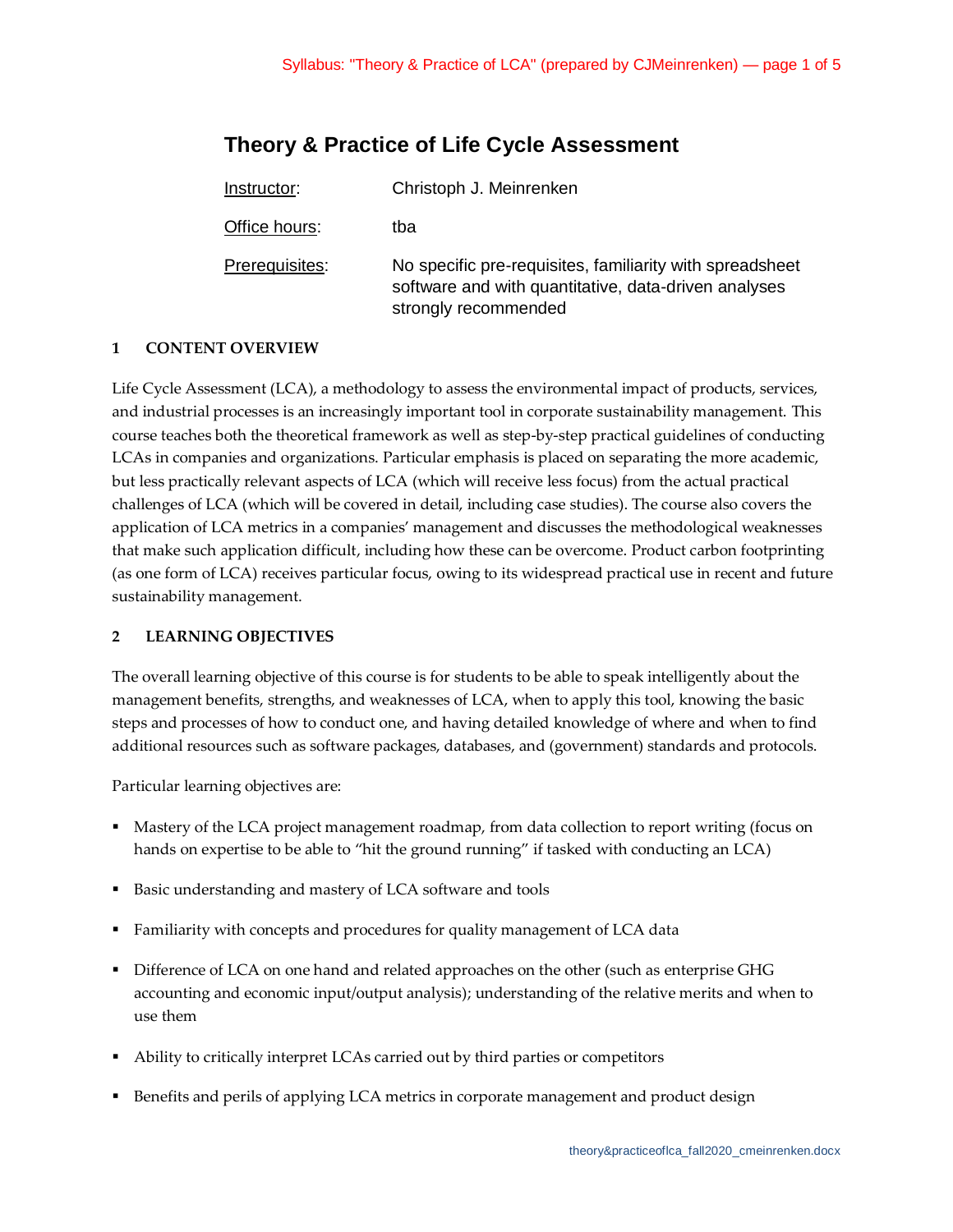• Role of standards and how government, NGOs, and the private sector can affect their evolution

#### **3 WEEKLY SYLLABUS & READINGS**

The week-by-week syllabus will be shared at the beginning of the semester and may be updated during the course of the semester in order to include current news and events as well as, class time permitting, to accommodate practitioners as guest lecturers. Selected readings will be assigned each week (twice a week for certain summer courses), and the instructor will give detailed guidance how to use the readings and which part of the readings to focus on.

#### **4 METHOD OF INSTRUCTION AND EVALUATION**

This section provides an overview of instruction methods and assignments (above and beyond the lectures themselves) as well as the respective weights attributed for the final grade. Details of students' assignments and respective expectations are laid out in section 5.

#### **Assignments [40%]**

– Homework assignments will be assigned each week, to be turned in usually a week later. Assignments will be of qualitative and quantitative nature, focusing on practical examples and challenges of conducting and interpreting LCAs in business settings. Typical are, e.g., LCA exercises using real (but sanitized) company data

**5min pitch presentations [10%]**

- Throughout the semester, each student is expected to give one "pitch presentation". These are intended to hone the presenter's and the audience's understanding of the basic steps of an LCA, awareness of the variety of products and processes to which it can be applied, and skills in quantitatively and succinctly "pitching" sustainability ideas one is passionate about
- **Class participation [15%]**
	- Attendance and active participation in classroom discussions is required. In addition, students can engage in topic-specific discussions on *Canvas*, e.g. to exchange hints and advice on particular homework sets and additional sources

#### **Collaborative final project [35%]**

– The final group project practices LCA and its application in advising companies in more sustainable practices. The resulting white paper will be centered on the sustainability of a product, project, or service of the group's choice – and then using LCA-type analyses to infer the respective environmental impact reductions and recommendations for the company. The grade (A+ … F) will be assessed based on (i) accuracy of analyses and (ii) completeness of the white paper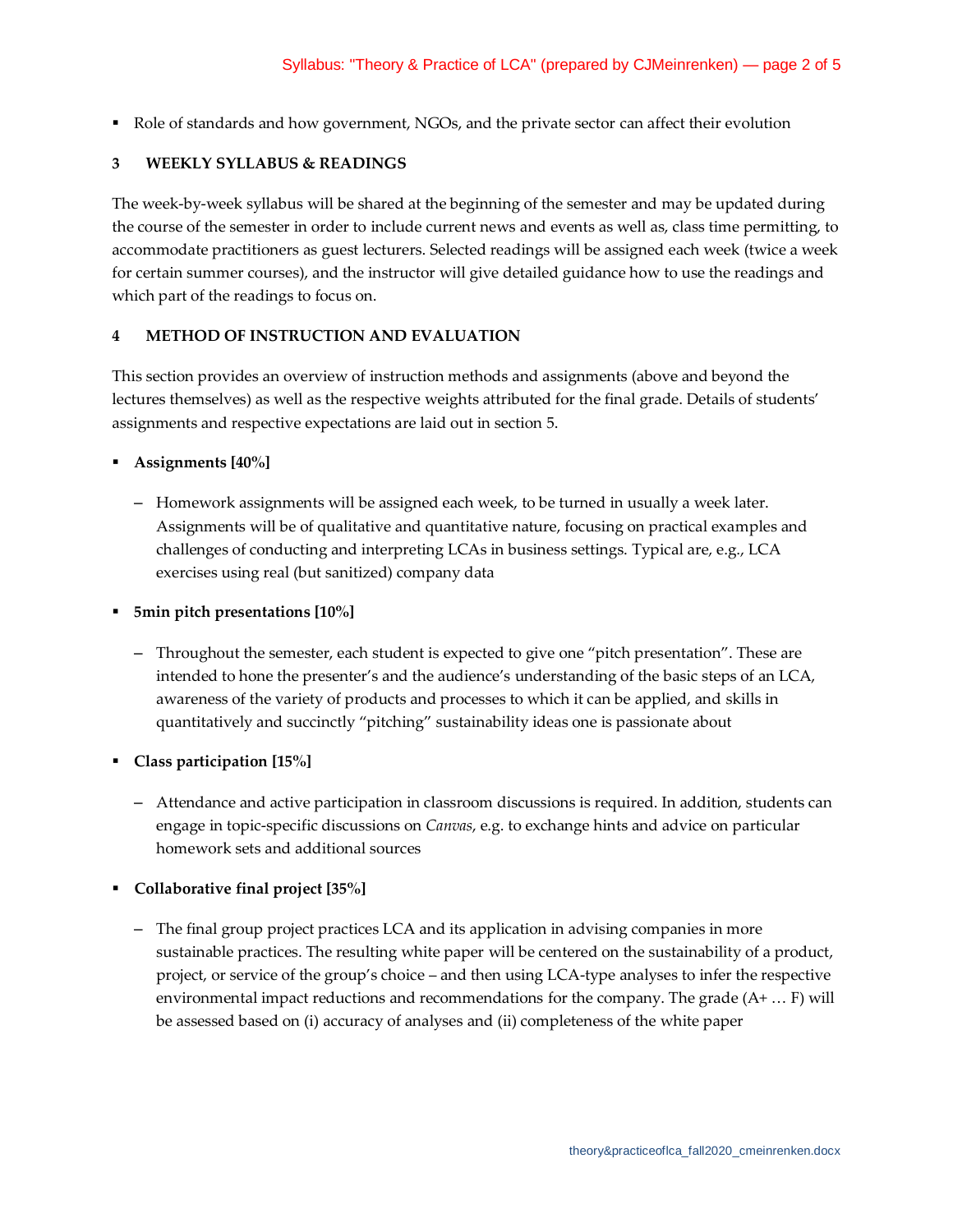#### **4.1 Letter grade system and final grades**

Unless indicated otherwise by the instructor during the course, each individual assignment (a specific homework, class participation, etc.) will be assigned letter grades (A+ ... F) across students, based on a curve centered around A-/B+. The final grade for each student will be the weighted average (weights see above) of the four grades, using the standard GPA metric (i.e.,  $A+ = 4.33$ ,  $A = 4.0$ ,  $A- = 3.67$ ,  $B+ = 3.33$ , etc.).

#### **4.2 Policies for late assignments, incompletes, missed lectures, etc.**

Towards the beginning of the course, the instructor will communicate clearly respective policies. Please note in particular:

- Home-work assignments past the deadline will not be accepted for credit unless an extension has been arranged with the instructor prior to each deadline. Specifically, this course does not follow a rule such as "HWs may be turned in late but will get partial credit/penalty"
- Individual assignments not in line with Columbia University's Academic Integrity may receive zero credit (F) at the discretion of the instructor. Severe and/or repeated occurrences may result in the student receiving no credit for the class at all and/or reporting to the Dean's Office

#### **5 COURSE ASSIGNMENTS AND EXPECTATIONS OF STUDENTS**

Homework assignments will be assigned each week, to be turned in a week later. Assignments will be of qualitative and quantitative nature, focusing on practical examples and challenges of conducting and interpreting LCAs in business settings.

Students should expect each assignment to take **several hours** of independent work. This time is in addition to students doing the weekly suggested readings which will be the basis for discussion in the lectures.

#### **5.1 Quantitative – simple spreadsheet calculations**

Quantitative assignments will be practical exercises to reinforce the learning of LCA's basic mechanics and mathematical steps. These will be set by the instructor, in co-ordination with the case studies in the syllabus and/or based on current events. Typical are e.g. specific portions of complete LCA exercises, using real (but sanitized) company data, and typically performed as (simple) spreadsheet analysis or publicly available LCA calculators.

#### **5.2 Qualitative - short-answer essays**

For qualitative assignments, a short answer essay format will be employed. Several short-answer essays will be assigned during the course of the semester. Essays are designed to reinforce the basic concepts presented in class and to ensure that students master the main concepts. These essays will consist of multiple questions. Answers to each question should be no longer than a paragraph (5 to 6 sentences). For example, you may be asked: What are the four basic steps of a proper LCA as laid out by ISO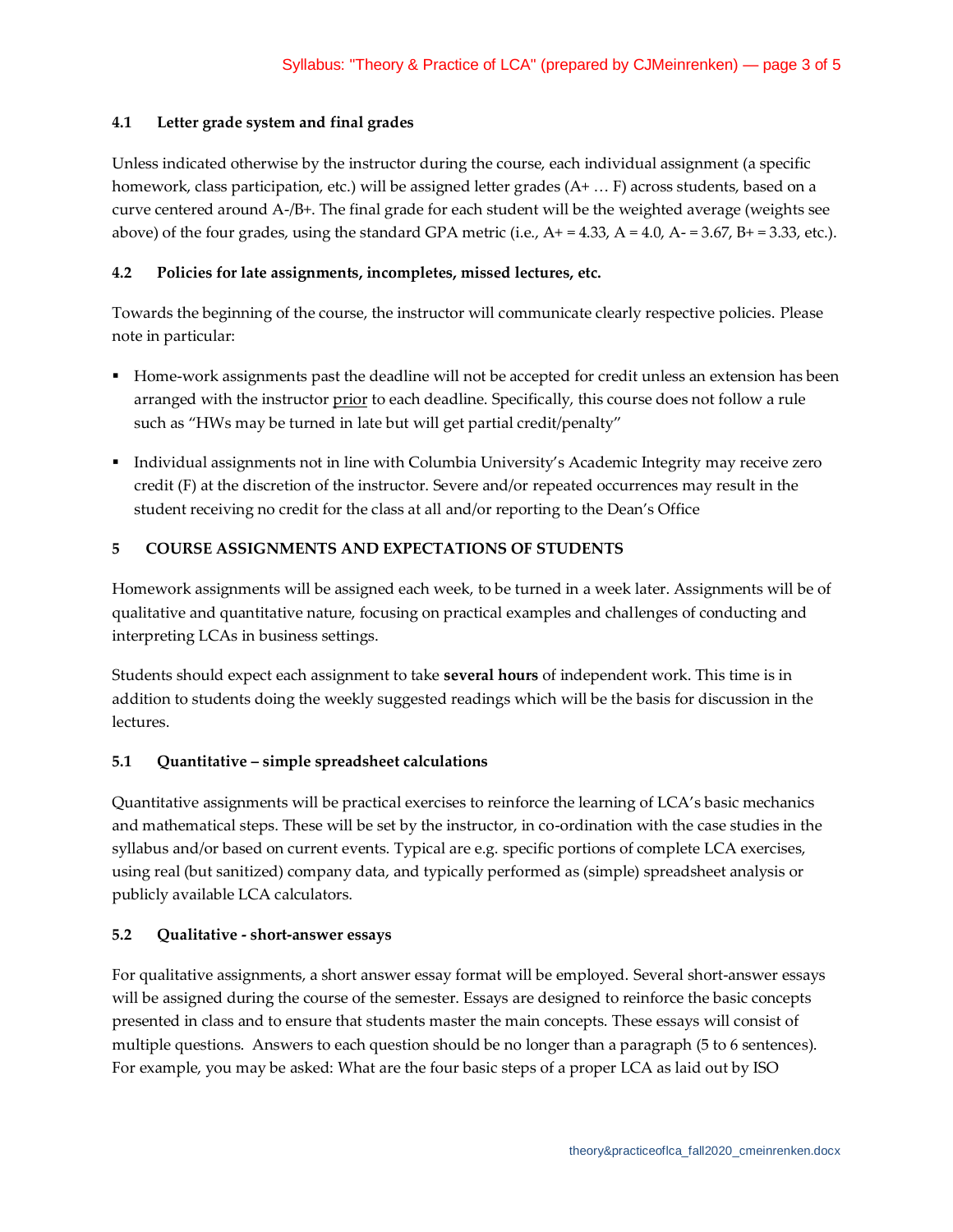standards? The objective is to gain experience concisely identifying key concepts and arguments. *Grading*: The 'Short-Answer Essays' component will be graded on a letter grade scale from A+ to F.

## **5.3 Term paper (here: "company white paper") and in-class presentation**

The term paper will be assigned about half way into a semester, to be centered around a case study in LCA, at a specific topic of students' choosing. Students will be expected to form groups (3-6 students per group) and select a topic that is both interesting to them and of interest in developing their career (e.g., focus on bioplastics or storm water management). The instructor will support student groups in selecting a suitable topic by (i) providing examples of past projects early in the semester and (ii) discussing data availability and scope of each proposed topic early with each student group before the bulk of the project work begins. The central goal of the group project is to provide students with a hands-on experience of all the steps necessary and challenges faced to perform LCA-type analyses from a-z and to use the results to distill recommendations for a company's management –as students may have to do in their professional careers. The term paper should be 5,000-7,000 words in length. More detailed requirements and direction around the term paper will be provided in class.

*Grading*: The 'Term-paper' component will be graded on a letter grade scale from A+ to F.

During the last session(s), student groups will present their findings around the white paper in presentation format to the entire class. Each group should prepare slides or other material to cover about 20min per project, including Q&A by the class. In addition to providing engaging class room discussion and a variety of topics to all students, the goal of the in-class presentations is to train students to present research findings in a clear and succinct manner.

*Grading*: Group presentations will not be graded but rather serve as an opportunity for presenting students to get input from other students and the instructor on their work in progress towards finalizing the term paper.

# **6 LOGISTICS AND SOFTWARE**

Unless communicated otherwise, Columbia University's platform *Canvas* will be used to distribute reading materials, lecture slides, and to turn in assignments.

# **7 POLICIES**

# **7.1 Academic Integrity**

Columbia University expects its students to act with honesty and propriety at all times and to respect the rights of others. It is fundamental University policy that academic dishonesty in any guise or personal conduct of any sort that disrupts the life of the University or denigrates or endangers members of the University community is unacceptable and will be dealt with severely. It is essential to the academic integrity and vitality of this community that individuals do their own work and properly acknowledge the circumstances, ideas, sources, and assistance upon which that work is based. Academic honesty in class assignments and exams is expected of all students at all times.

SPS holds each member of its community responsible for understanding and abiding by the SPS Academic Integrity and Community Standards posted at http://sps.columbia.edu/student-life-and